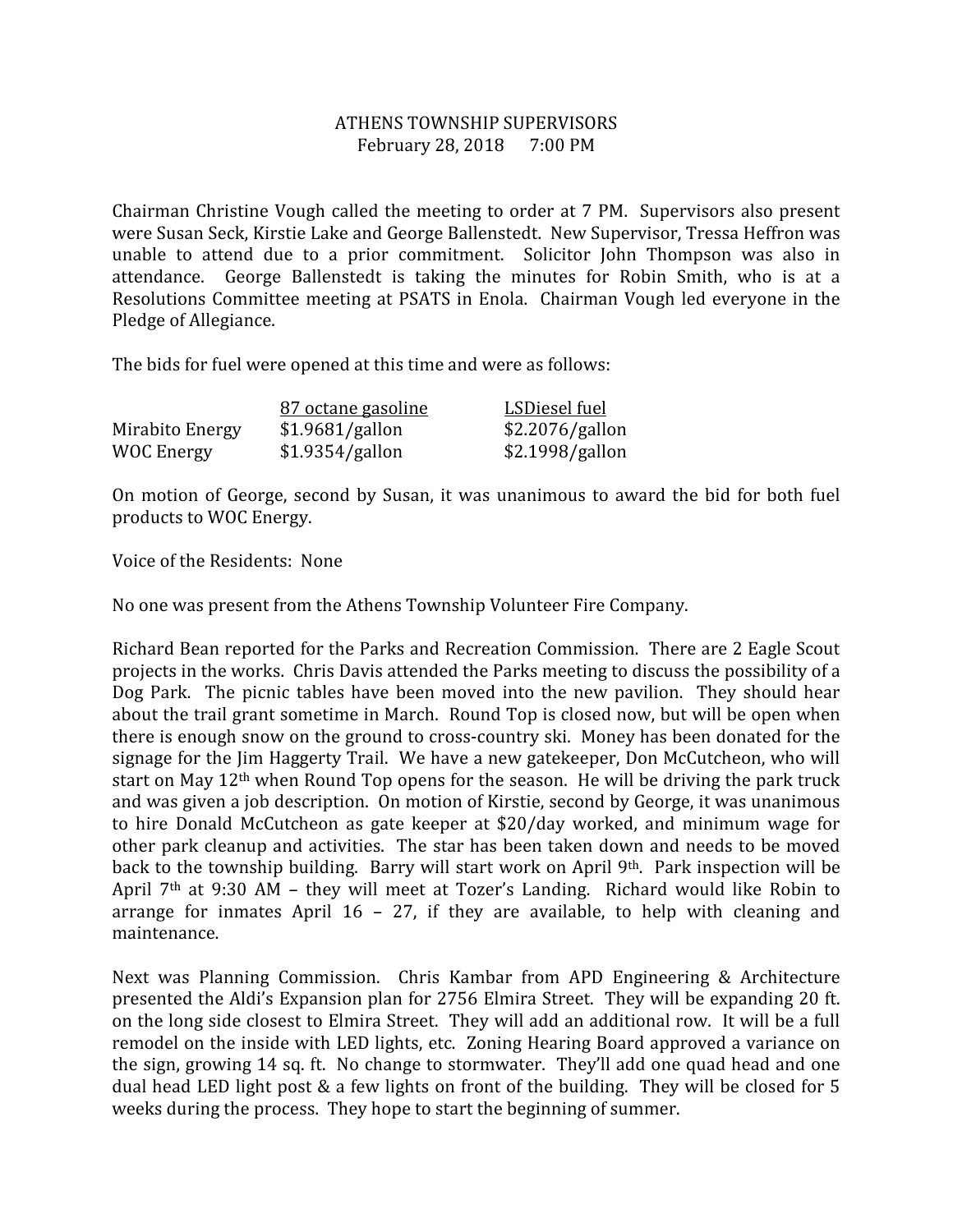Page Two Athens Township Supervisors February 28, 2018

Deficiencies to be resolved are as follows:

- 1) Label the setback
- 2) Add lighting to the plan with lumens
- 3) Need owner's signature on the plans

On motion of Susan, second by Christine, it was unanimous to grant preliminary approval ONLY to the Aldi's land development, contingent upon the resolution of all deficiencies.

On motion of Susan, second by Kirstie, it was unanimous to pay the monthly bills as presented. A complete listing of revenues and expenditures is on file in the office of the Treasurer.

On motion of Kirstie, second by George, it was unanimous to approve, sign and execute the Supplemental Engineering Agreement for the Thomas Avenue Bridge Replacement Project.

On motion of Kirstie, second by George, it was unanimous to cast our vote for Marlene Rohe as GVCC Business Person of the Year.

On motion of Susan, second by Kirstie, it was unanimous to approve, sigh and execute the Copy Source color service maintenance agreement.

On motion of Susan, second by Kirstie, it was unanimous to table the signing/approving of the Topps Business Solutions lease pending John Thompson's review of pricing and end-oflease purchase options.

The Board set the date of March 28<sup>th</sup> at 6 PM to walk the Blanchard canal weighlock property.

On motion of George, second by Christine, it was unanimous to purchase a handheld portable radio for Susan for road crew use as per quote from Keystone Communications dated February 23, 2018 in the amount of \$635.59, to be paid for out of the Public Works Equipment budget.

Ed Reid has requested an increase of \$100 to his \$250/yr. clothing allowance. Kirstie will meet with Ed regarding the justification and also consider a clothing allowance for Cindy. On motion of George, second by Kirstie, it was unanimous to approve a \$250 clothing allowance for Ed now, with an increase up to \$350 in the future based on Kirstie meeting with Ed to discuss the need to go to \$350.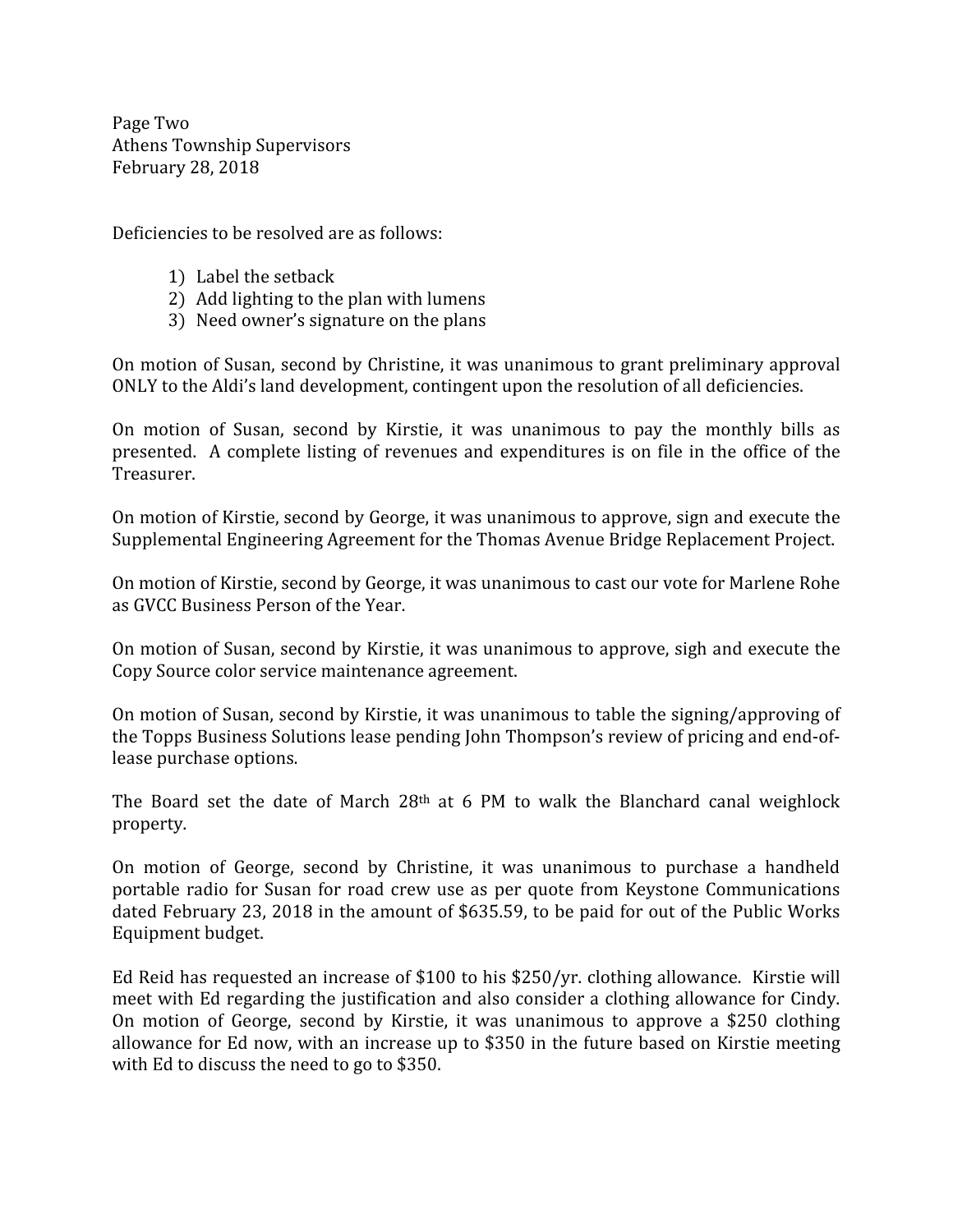Page Three Athens Township Supervisors February 28, 2018

The Board discussed reorganization after Ron Reagan's resignation. On motion of George, second by Kirstie, it was unanimous to appoint Christine as Chairman. On motion of George, second by Kirstie it was unanimous to appoint Susan as Vice Chairman. Christine then assigned Ron's committees: Tressa will take Planning and Zoning, and Susan will take Office, Building and Grounds.

Chairman Vough took the Board into executive session at 8:04 PM for personnel. The regular meeting reconvened at 8:25 PM.

On motion of George, second by Kirstie, it was unanimous to authorize Roger Clink to make an offer of sponsorship to Tyler Young to attend the Act 120 Municipal Police Academy fulltime at Lackawanna College commencing March 12, 2018, conditioned upon Tyler's and the Township's acceptance of the MOA, including hiring of the cadet upon graduation; you will reimburse Tyler for his eye/physical/psychological exams and pay half his tuition upon his arrival at the academy on March 12th.

The Board appointed George to fill Ron Reagan's vacancy on both pension boards.

On motion of George, second by Kirstie, it was unanimous to remove Ron from our bank accounts.

On motion of George, second by Kirstie, it passed to have Robin prepare a resolution to appoint Christine as signatory on the township bank accounts to replace Ron Reagan. Christine abstained.

On motion of George, second by Kirstie, it was unanimous to set the date of Monday, March 19th at 5:30 PM for Road Inspection. Robin will advertise and notify Tressa.

Susan reported on roads. There is a lot of mud and we have a lot of potholes now. Waiting for the weather to get better to develop plan to repair roads. Crew doing a good job given the conditions.

On motion of George, second by Kirstie, it was unanimous to approve the minutes of February 12th, 23rd and 26, 2018 with a change to the February 26th minutes regarding Ron's resignation.

On motion of Christine, second by Susan, it was unanimous to accept the monthly reports as presented.

Correspondence was read over as listed in the meeting agenda.